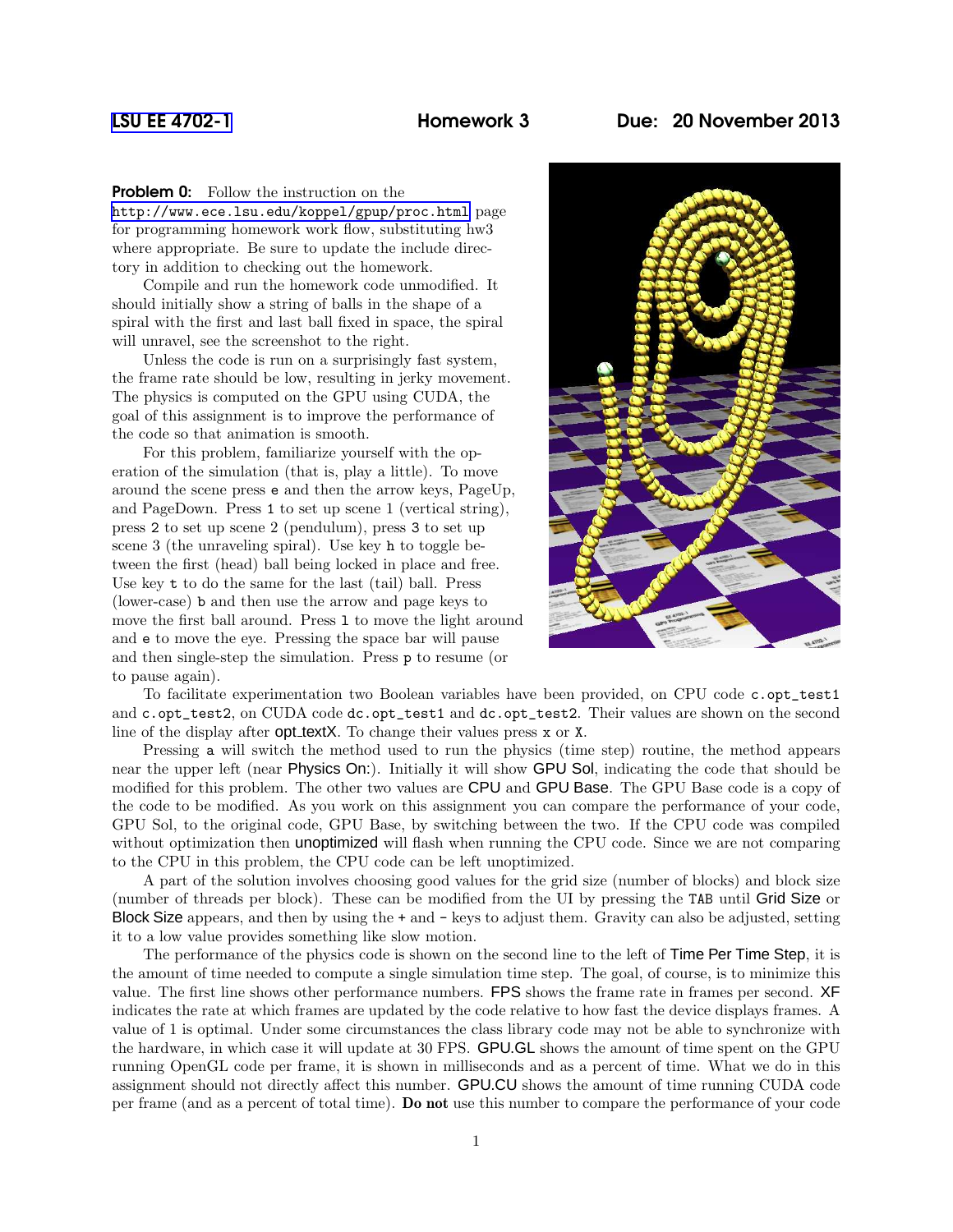because its value depends on the number of time steps performed. CPU shows the amount of time per frame spent by the CPU on rendering. It does not include physics. Steps / s shows the number of simulation time steps performed per second. This number should be about 10000, if it's lower then the physics code is too slow to keep up. This will initially be the case for the GPU sol code, but when the assignment is finished it should be up to around 10000. When Steps / s is less than 10000 the simulation will appear to be running slowly (like slow motion) and motion may be jerky. Physics shows the amount of time spent computing physics, whether on the CPU or GPU.

When solving this assignment focus on **Time Per Time Step**, it can always be used to compare the performance of the different code versions (CPU, GPU Base, and GPU Sol).

The first place to look for CUDA documentation is the CUDA C Programming Guide,

<http://docs.nvidia.com/cuda/cuda-c-programming-guide/>, start with Chapter 2, Programming Model, it provides a quick overview of CUDA concepts. See also Section 3.2. CUDA C is summarized in Appendix B. The link above takes you to a place providing documentation for the entire CUDA Toolkit. A complete list of CUDA runtime functions (the ones we call from CPU code) can be found in the CUDA Runtime API manual. The Programming Guide describes CUDA C, but a complete list of library functions callable from CUDA C can be found in the CUDA Math API manual.

For this assignment the only CUDA runtime calls needed are for allocating memory, and examples of those can be found in the assignment code.

In this assignment the GPU Sol kernel and related code will be modified to improve performance. Here is a summary of how the code works.

The CUDA code is located in file hw3-sol-cuda.cu. It consists of four kernels. At the beginning of every frame kernel data\_pack is called. It initially does nothing but should be modified to pack some of the ball data. Kernel time\_step\_gpu\_sol\_part\_1 updates the balls' velocities, it is launched once per time step. (There are many time steps per frame.) Kernel time\_step\_gpu\_sol\_part\_2 updates positions (and also velocities for platform collision), it is also called once per time step. Kernel data\_unpack is called once per frame, after the other kernels, it initially does nothing but should be modified to unpack data back into the Ball structure. These kernels are launched from the routine frame\_callback in file hw3.cc.

In kernels time\_step\_gpu\_sol\_part\_1 and time\_step\_gpu\_sol\_part\_2 each thread handles one ball. There are c.chain\_length balls, which is set to 256. As we should know, 256 is not a large number of threads for a GPU, and so we should expect the GPUs hardware to be underutilized.

The block and grid sizes are initially set to arbitrary values and these can be adjusted by using the UI, initial values can be changed by modifying routine World::init in hw3.cc.

Several variables are used by both GPU and CPU code. For convenience, they have been placed in structure CPU\_GPU\_Common (see file hw3.cuh), this structure is instantiated in World, as c, and is a CUDA constant, named dc. One member is chain\_length, which is the number of balls. It can be accessed on the CPU as c.chain\_length and on the GPU as dc.chain\_length. Members may be added to this structure. The structure is copied to the GPU by routine data\_cpu\_to\_gpu\_constants, which is called at initialization and whenever a key is pressed.

CUDA runtime API functions (the cuda functions called by CPU code) are wrapped by a macro named CE. This checks the return code of the CUDA function for errors. If there is an error it will end execution with a message.

The Makefile is set to compile the code without CPU optimization but with CUDA optimization. If you would like to use the cuda debugger (cuda-gdb), you will need to modify Makefile. Add a -G to the OPT\_FLAGS variable. (You can uncomment a line with this flag added.) Then re-build (press F9 or type make from the command line). The code will run excruciatingly slowly, so make sure your program reaches the problematic part quickly.

Adding -O3 to OPT\_FLAGS will turn on CPU optimization.

In the wee hours of the 21st tnphe TA-bot will copy the following files: hw3-sol-cuda.cu, hw3.cc, and hw3.cuh. Limit changes to these files. If code in another file needs to be modified, contact Dr. Koppelman.

You can place text answers to questions in file  $hwd=sol-cuda.cu$ , either in comments or defined out. You can also E-mail or turn in paper copies.

**Problem 1:** Using the UI modify the grid and block sizes and observe the impact on performance.